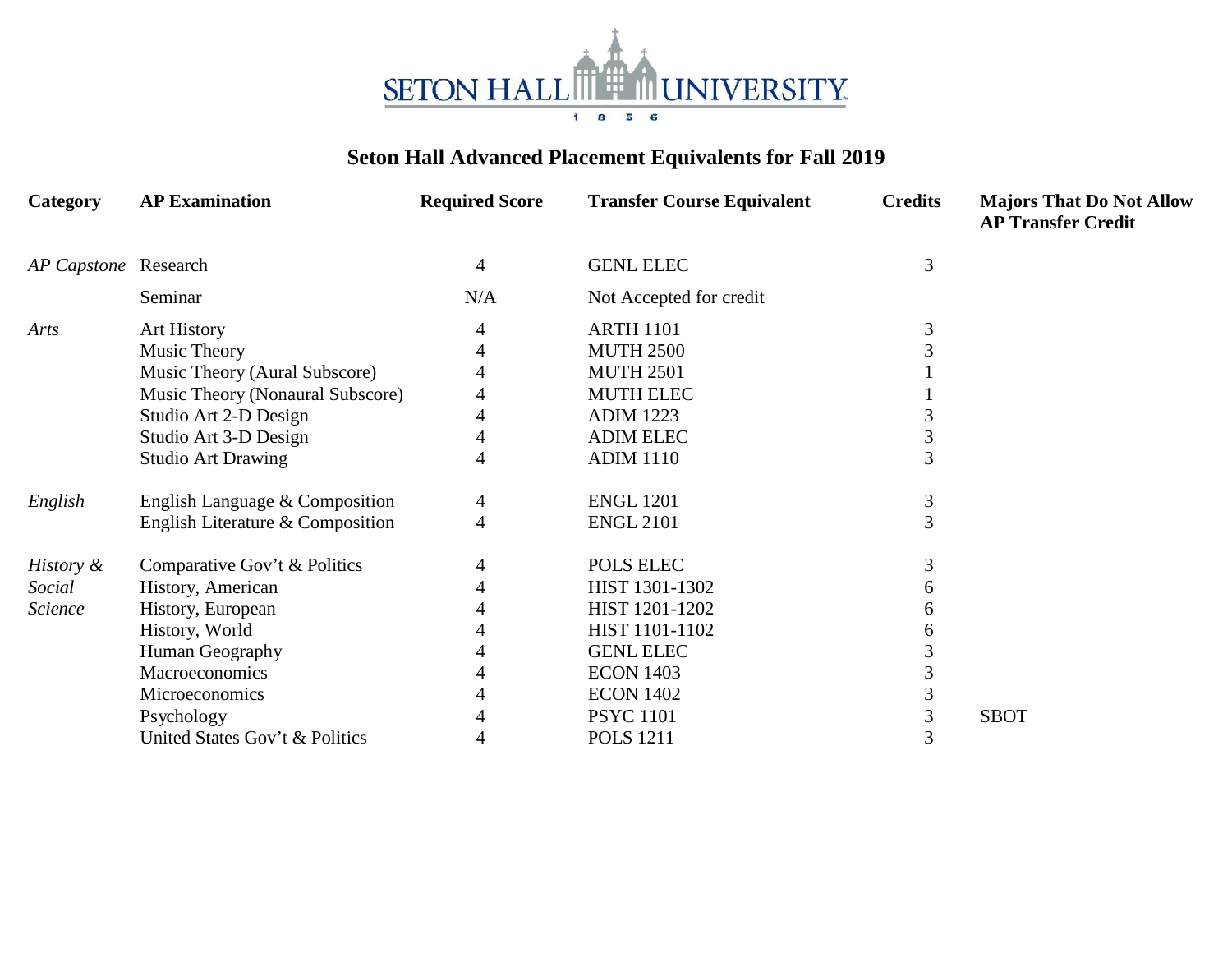

## **Seton Hall Advanced Placement Equivalents for Fall 2019**

| Category           | <b>AP Examination</b>                 | <b>Required Score</b> | <b>Transfer Course Equivalent</b> | <b>Credits</b> | <b>Majors That Do Not Allow</b><br><b>AP Transfer Credit</b> |  |
|--------------------|---------------------------------------|-----------------------|-----------------------------------|----------------|--------------------------------------------------------------|--|
| <i>Mathematics</i> | Calculus AB                           |                       | <b>MATH 1401</b>                  |                |                                                              |  |
| & Computer         | Calculus BC                           |                       | <b>MATH 1401-1411</b>             |                |                                                              |  |
| Science            | Calculus BC                           |                       | <b>MATH 1401</b>                  |                |                                                              |  |
|                    | Calculus BC-AB Subscore               |                       | <b>MATH 1401</b>                  |                |                                                              |  |
|                    | <b>Statistics</b>                     |                       | <b>MATH 1101</b>                  | 3              | <b>SBOT</b>                                                  |  |
|                    | Computer Science A                    |                       | <b>CSAS ELEC</b>                  |                |                                                              |  |
|                    | Computer Science B                    | 4                     | <b>CSAS ELEC</b>                  | 8              |                                                              |  |
| <b>Sciences</b>    | <b>Biology</b>                        | 4                     | <b>BIOL</b> 1101                  | 3              |                                                              |  |
|                    | Chemistry                             |                       | CHEM 1101 + 3cr CHEM ELEC         | 6              |                                                              |  |
|                    | <b>Environmental Science</b>          |                       | <b>ENVL ELEC</b>                  | 3              |                                                              |  |
|                    | Physics 1 (began in 2015)             |                       | PHYS 1701-1811                    | 4              | BIOT, BIOZ, BIAZ, SOBZ                                       |  |
|                    | Physics 2 (began in 2016)             | 4                     | PHYS 1702-1812                    | 4              | <b>BIOT</b>                                                  |  |
|                    | For PHYS, PHYE, MATH and CHAC majors: |                       |                                   |                |                                                              |  |
|                    | Physics B                             |                       | PHYS 1705+1815 & PHYS 1706+1816   | 9              |                                                              |  |
|                    | Physics $C$ – Mechanics               |                       | PHYS 1705+1815                    | 5              |                                                              |  |
|                    | Physics $C$ – Electricity & Magnetism | 4                     | PHYS 1706+1816                    | 4              |                                                              |  |
|                    | For CHEM, BIOL and all other majors:  |                       |                                   |                |                                                              |  |
|                    | Physics B                             | 4                     | PHYS 1701+1811 & PHYS 1702+1812   | 8              | BIOT, BIOZ, BIAZ, SOBZ                                       |  |
|                    | Physics $C - \text{Mechanics}$        |                       | PHYS 1701+1811                    | 4              |                                                              |  |
|                    | Physics $C$ – Electricity & Magnetism | 4                     | PHYS 1702+1812                    | 4              |                                                              |  |